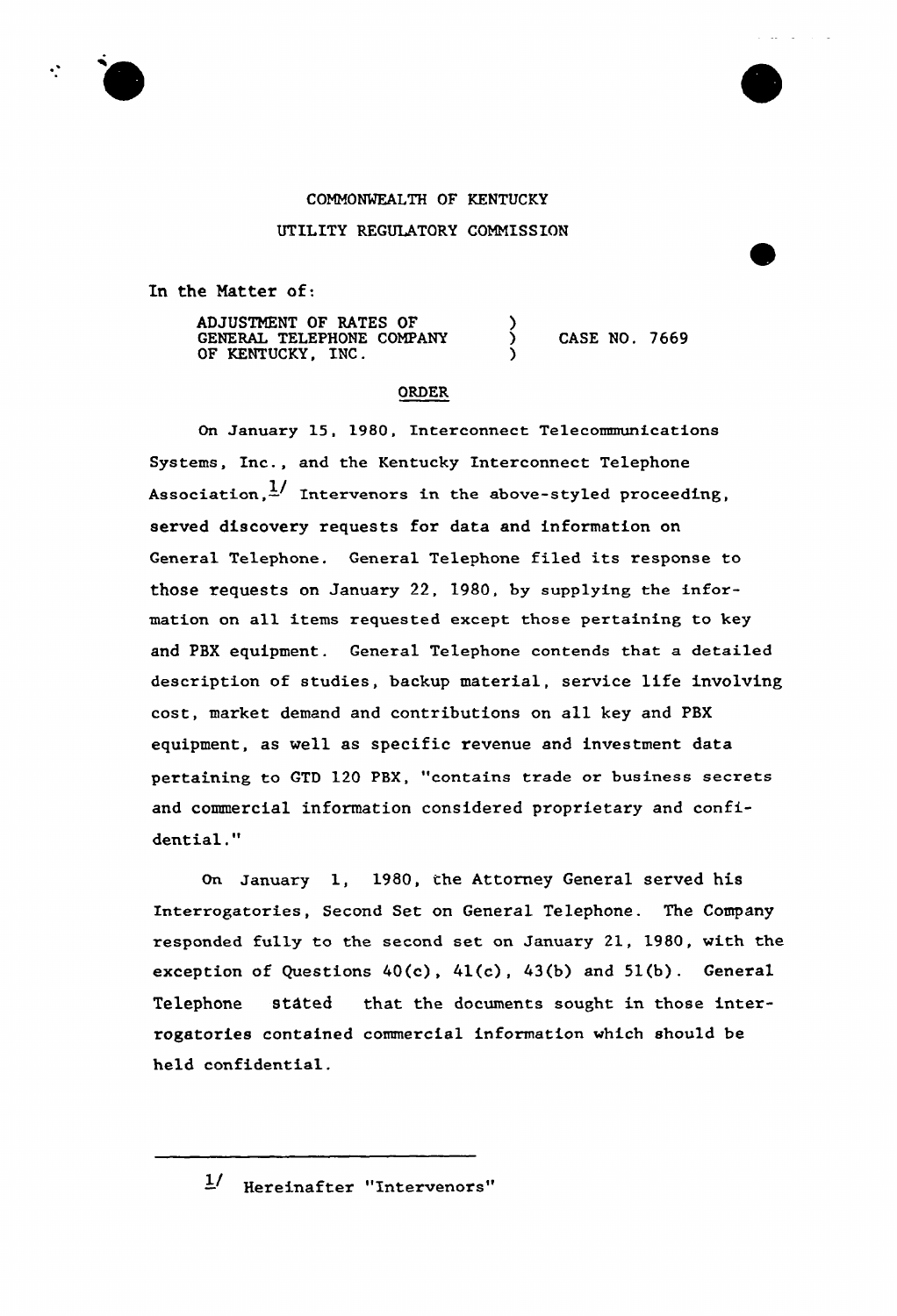

At a Commission heaxing held Januaxy 23, 1980, the issue of the information claimed confidential was addressed by the parties involved.

The Attorney General's Interxogatories, Third Set were served on General Telephone on February 1, 1980. On February 29, 1980, General Telephone filed its response to the third set of interrogatories, objecting to the questions posed because the answers were not readily available and that numerous calculations would be required.

The Intervenors filed a memorandum of law on the topic of confidentiality February 22, 1980, and General Telephone's recent brief in Civil Action No. 87420 in the Franklin Circuit Court was incorporated into the record by reference at a subsequent hearing on March 4, 1980. At that hearing, Mr. William Frey, Vice-President of General Telephone of Kentucky, testified regarding the commercial sensitivity of the data contained in the studies, especially information disclosing profitability of individual equipment. He further testified that the ratepayers had paid for those studies and that they stood to lose the benefits derived from paying for those studies if disclosed to business competitors of General Telephone. The Attorney General submitted a memorandum in support of his motion to compel responses to document requests and interrogatories on March 4, 1980, which set forth his position on the subject of confidentiality and the need for the information requested. The cost information and studies supporting the proposed tariffs which the Intervenors and the Attorney General are seeking has already been furnished to the Commission as required by 807 KAR 25:030 Section 5(2)(c).

In support of their claim that the information on General Telephone's competitive costs should be made public, Intervenors place great reliance on the decision by the United States Supreme Court in FCC v. Schreiber, 381 U.S. 279 (1965). This case

 $-2-$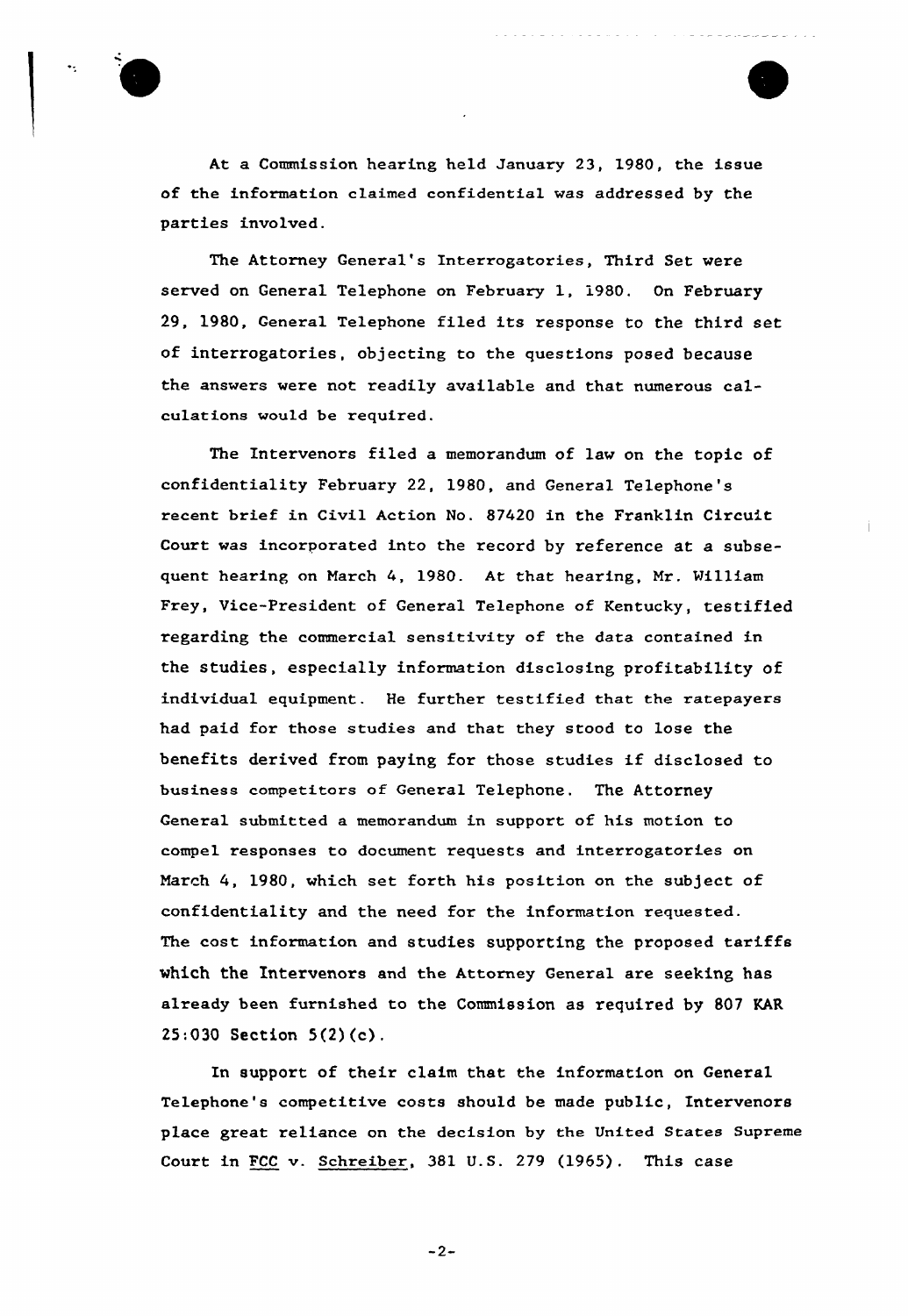

holds that the "naked assertion of possible competitive injury" by a company is not sufficient to sustain confidential treatment of information submitted to an administrative agency. Instead, there must be an affirmative showing by the claimant to the agency that disclosure of the information submitted would have a competitive impact on the company. The administrative agency must, in turn, find that the harn to the private interest resulting from disclosure outweighs the public interest in full disclosure.

Applying these accepted principles to the instant proceeding, the Utility Regulatory Commission has analyzed the cost information on competitive items submitted by General Telephone confidentially to this agency and FINDS as follows:

1. That the information sought by the interconnect companies is not the type which is ordinarily disclosed to the public and that the cost and profit data should be accorded the protected status of trade secrets and confidential commercial information.

吐

¥

 $\mathbf{a}$ 

 $\mathbf{1}$ 

2. That disclosure of the information requested by the interconnect companies would irreparably damage the private, competitive interests of General Telephone and its ratepayers.

3. That these private competitive interests outweigh the paramount interest of the public in full public disclosure.

4. That these private competitive interests cannot be adequately protected by a procedure in which counsel for intervenors and their expert consultants are allowed to examine the cost information.

5. That the documents sought by the Attorney General in his Interrogatories, Second Set specifically, questions 40{c), 41(c), 43(b) and 51(b), contain commercial information similar to that sought by the interconnect companies end they should be treated confidentially by the Commission fox the reasons stated herein.

 $-3-$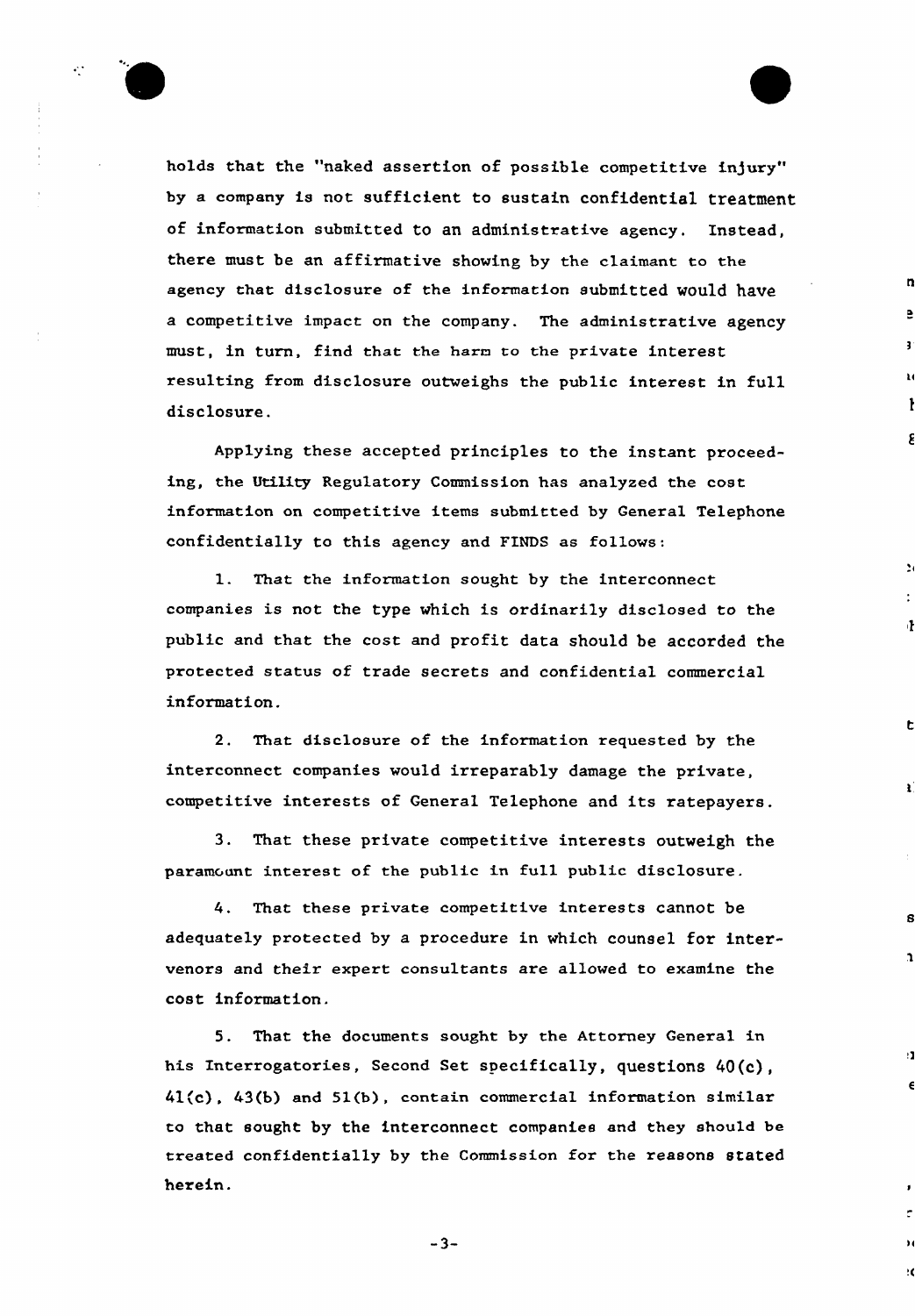6. The Commission further finds that while the information sought by the Attorney General in the third set of interrogatories is also a request for information on cost competitive items, this information can nevertheless be provided in the manner requested while still maintaining the confidentiality of the data. Accordingly, the Commission finds that General Telephone's response to this request should be provided in the format attached as an appendix to this order. Disclosure of the information in this format will allow the Attorney General (and any other party) to use the information for all legitimate rate analysis purposes, but will not inflict any competitive harm on General Telephone, nor will the compilation of such information be unduly burdensome to the Company.

Accordingly, the Commission having reviewed the record, including scrutinizing the cost studies themselves, having heard oral testimony and argument, and being sufficiently advised, finds and concludes:

Based upon the above-seated findings, it is hereby ORDERED that the Notion to Compel Discovery by Interconnect Telecommunications Systems, Inc., and The Kentucky Interconnect Telephone Association, is hereby denied.

It is further ORDERED that the Notion to Compel Response to Document Requests and Interrogatories by the Attorney General is hereby sustained insofar as the response to the third set of interrogatories can be submitted in the format contained in Appendix A, and that the motion of the Attorney General is hereby denied regarding questions 40(c), 41(c), 43(b) and 53(b) of the Interrogatories, Second Set.

It is further ORDERED that the hearing scheduled for April 1, 1980 for the purpose of cross-examination of the Intervenors' witnesses be and hereby is cancelled.

It is further ORDERED that General Telephone shall file the information requested by the Attorney General in the format

 $-4-$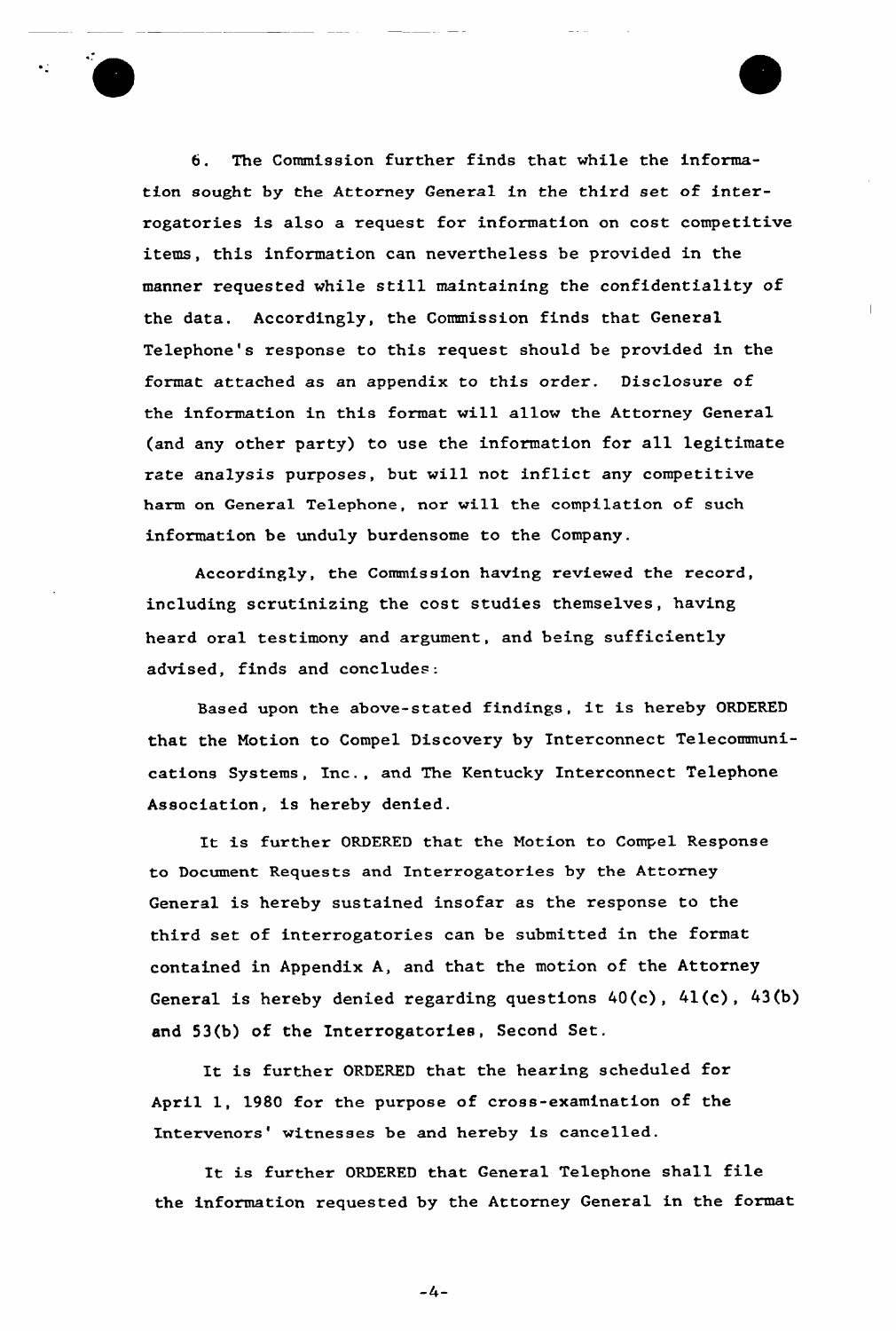

found in Appendix <sup>A</sup> with the Commission by March 19, 1980, with copies being sent to all parties of record.

It is further ORDERED that all Intervenors have until April 3, 1980, in which to file their witnesses' testimony with the Commission.

It is further ORDERED that <sup>a</sup> hearing be and hereby is scheduled for the purpose of cross-examination of the Intervenors' witnesses and Applicant's rebuttal testimony, if any, at the offices of the Utility Regulatory Commission on April 15, 1980, at 10:00 A.M., E.S.T.

It is further ORDERED that all parties desiring to submit briefs shall do so by Nay 1, 1980.

Done at Frankfort, Kentucky, this 12th day of March, 1980.

UTILITY REGULATORY COMMISSION

 $\mathtt{CHaIFma}$ 

Ce Chairman V Oly Mhan

ATTEST:

**Secretary**